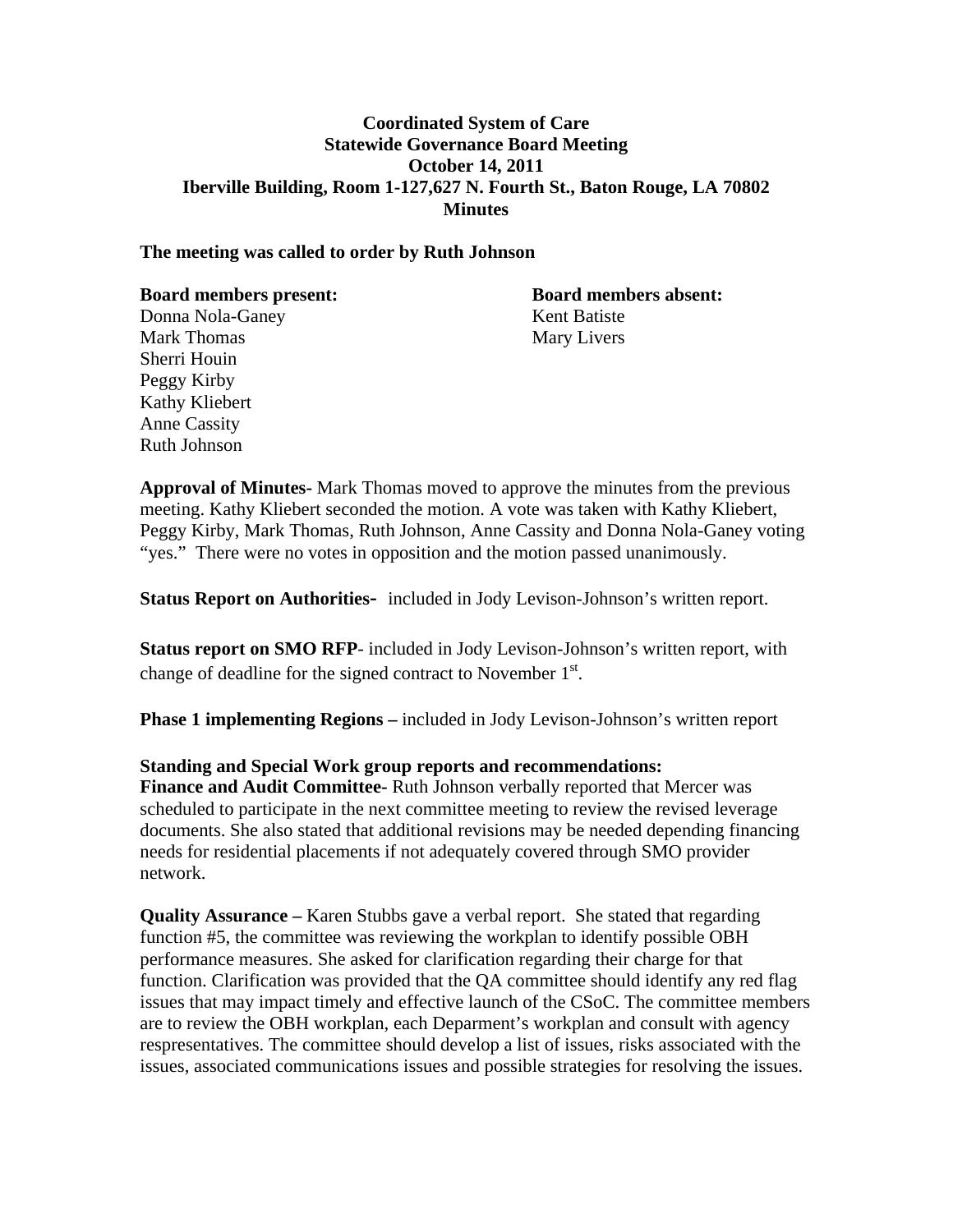**Operations** –included in Jody Levison-Johnson written report. Jody also reminded the departments to provide feedback on the tools for the financial reporting package for SMO.

**Training Workgroup Next Steps –** See Jody Levinson-Johnson presented a written report.

**FSO Workgroup** – See Jody Levison-Johnson's written report. Janice Zube is working with the FSO workgroup on a strategy to develop the SCC.

Kathy Kliebert made a motion to accept all of the above reports. The motion was seconded by Anne Cassity. A vote was taken with Kathy Kliebert, Peggy Kirby, Mark Thomas, Ruth Johnson, Anne Cassity and Donna Nola-Ganey voting "yes." There were no votes in opposition and the motion passed unanimously.

## **New Business**

**Proposed New Agenda Format –** Discussion was held regarding the need to restructure the agenda to maximize the efficiency of the Board meetings. Kathy Kliebert moved that Jody Levison-Johnson's standing reports be distributed in writing the Monday before the Board meeting and Board members could request any items from that report be placed on the agenda, and that the new standing agenda be as follows with public comment being included before any item was voted on:

- I. Call to Order
- II. Roll Call
- III. Approval of Minutes
- IV. Committee Reports
	- i. Finance and Audit Committee
	- ii. Quality Assurance Committee
- V. New business
- VI. Unfinished Business
- VII. Action items
- VIII. Other
- IX. Public comment
- X. Adjourn

The motion was seconded by Donna Nola-Ganey. A vote was taken with Kathy Kliebert, Peggy Kirby, Mark Thomas, Ruth Johnson, Anne Cassity and Donna Nola-Ganey voting "yes." There were no votes in opposition and the motion passed unanimously.

**Officers Terms –** Kathy Kliebert made a motion that inaugural chair and vice-chair terms of office begin at the first meeting of the Governance Board in April, 2011 and terminate on the first meeting in July, 2012. The motion was seconded by Donna Nola-Ganey. A vote was taken with Kathy Kliebert, Peggy Kirby, Mark Thomas, Ruth Johnson, Anne Cassity and Donna Nola-Ganey voting "yes." There were no votes in opposition and the motion passed unanimously.